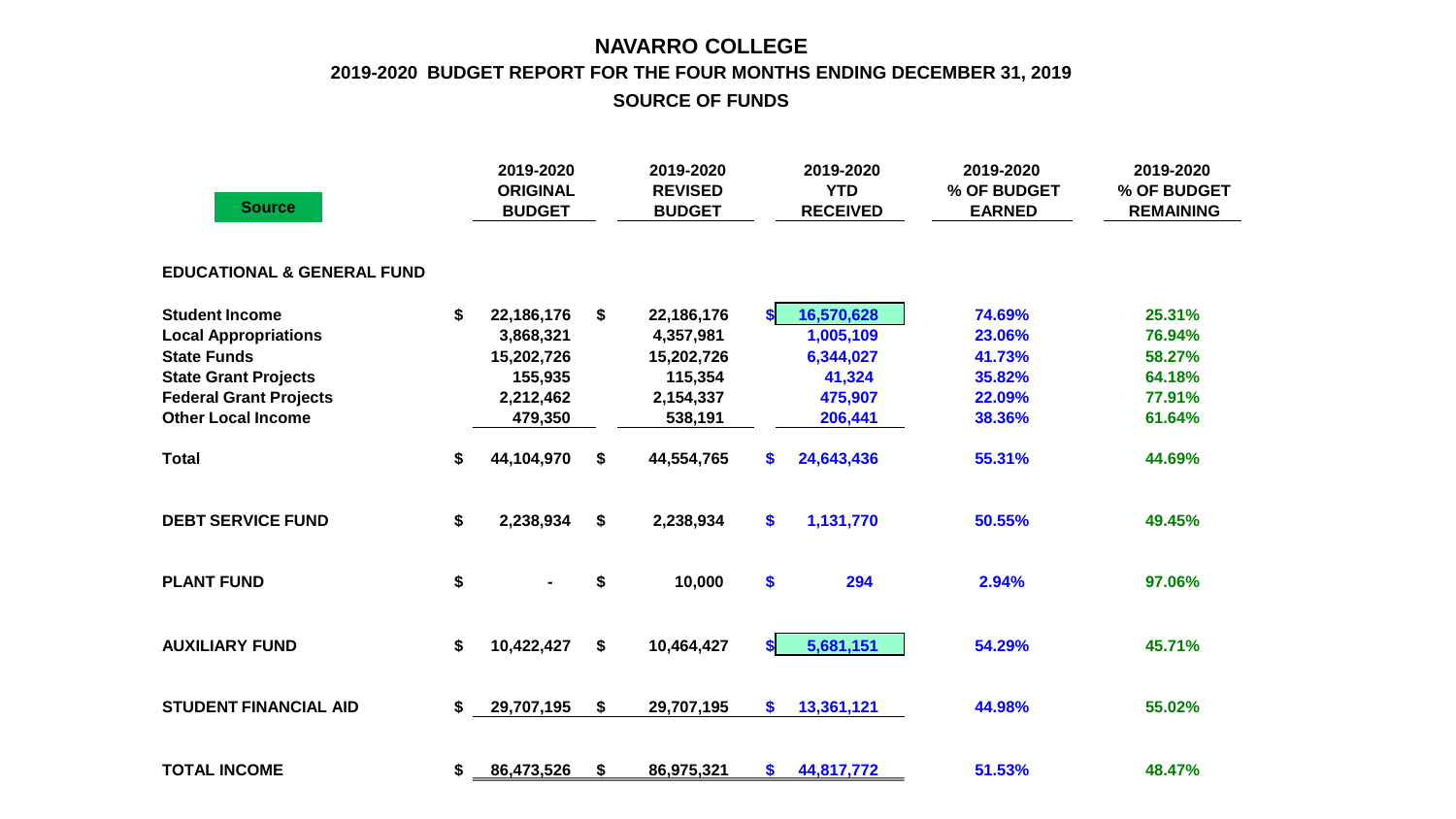## **NAVARRO COLLEGE 2018-2019 BUDGET REPORT FOR THE FOUR MONTHS ENDING DECEMBER 31, 2018 SOURCE OF FUNDS**

|                                                 |    | 2018-2019                    | 2018-2019      |               | 2018-2019       | 2018-2019<br>% OF | 2018-2019        |  |
|-------------------------------------------------|----|------------------------------|----------------|---------------|-----------------|-------------------|------------------|--|
|                                                 |    | <b>ORIGINAL</b>              | <b>REVISED</b> |               | <b>YTD</b>      | <b>BUDGET</b>     | % OF BUDGET      |  |
| <b>Source</b>                                   |    | <b>BUDGET</b>                | <b>BUDGET</b>  |               | <b>RECEIVED</b> | <b>EARNED</b>     | <b>REMAINING</b> |  |
| <b>EDUCATIONAL &amp; GENERAL</b><br><b>FUND</b> |    |                              |                |               |                 |                   |                  |  |
| <b>Student Income</b>                           | \$ | 23,524,170 \$                | 22,545,764     | \$            | 15,811,640      | 70.13%            | 29.87%           |  |
| <b>Local Appropriations</b>                     |    | 3,929,074                    | 3,868,321      |               | 1,040,268       | 26.89%            | 73.11%           |  |
| <b>State Funds</b>                              |    | 15,968,463                   | 15,968,463     |               | 6,676,348       | 41.81%            | 58.19%           |  |
| <b>State Grant Projects</b>                     |    | 875,601                      | 749,105        |               | 388,518         | 51.86%            | 48.14%           |  |
| <b>Federal Grant Projects</b>                   |    | 2,027,352                    | 2,005,060      |               | 470,577         | 23.47%            | 76.53%           |  |
| <b>Other Local Income</b>                       |    | 531,800                      | 617,958        |               | 242,389         | 39.22%            | 60.78%           |  |
| <b>Total</b>                                    | \$ | 46,856,460 \$                | 45,754,671     | \$            | 24,629,740      | 53.83%            | 46.17%           |  |
| <b>DEBT SERVICE FUND</b>                        | \$ | 2,237,426 \$                 | $2,237,426$ \$ |               | 1,119,870       | 50.05%            | 49.95%           |  |
| <b>PLANT FUND</b>                               | \$ | $\sqrt{5}$<br>$\blacksquare$ |                | \$            | 283             | 0.00%             | 100.00%          |  |
| <b>AUXILIARY FUND</b>                           | \$ | 11,189,544 \$                | 11,217,465     | $\mathbf{s}$  | 5,455,812       | 48.64%            | 51.36%           |  |
| <b>STUDENT FINANCIAL AID</b>                    | \$ | 31,000,460 \$                | 31,000,460     | $\mathbf{\$}$ | 14,178,769      | 45.74%            | 54.26%           |  |
| <b>TOTAL INCOME</b>                             | \$ | 91,283,890 \$                | 90,210,022     | $\mathbf{s}$  | 45,384,474      | 50.31%            | 49.69%           |  |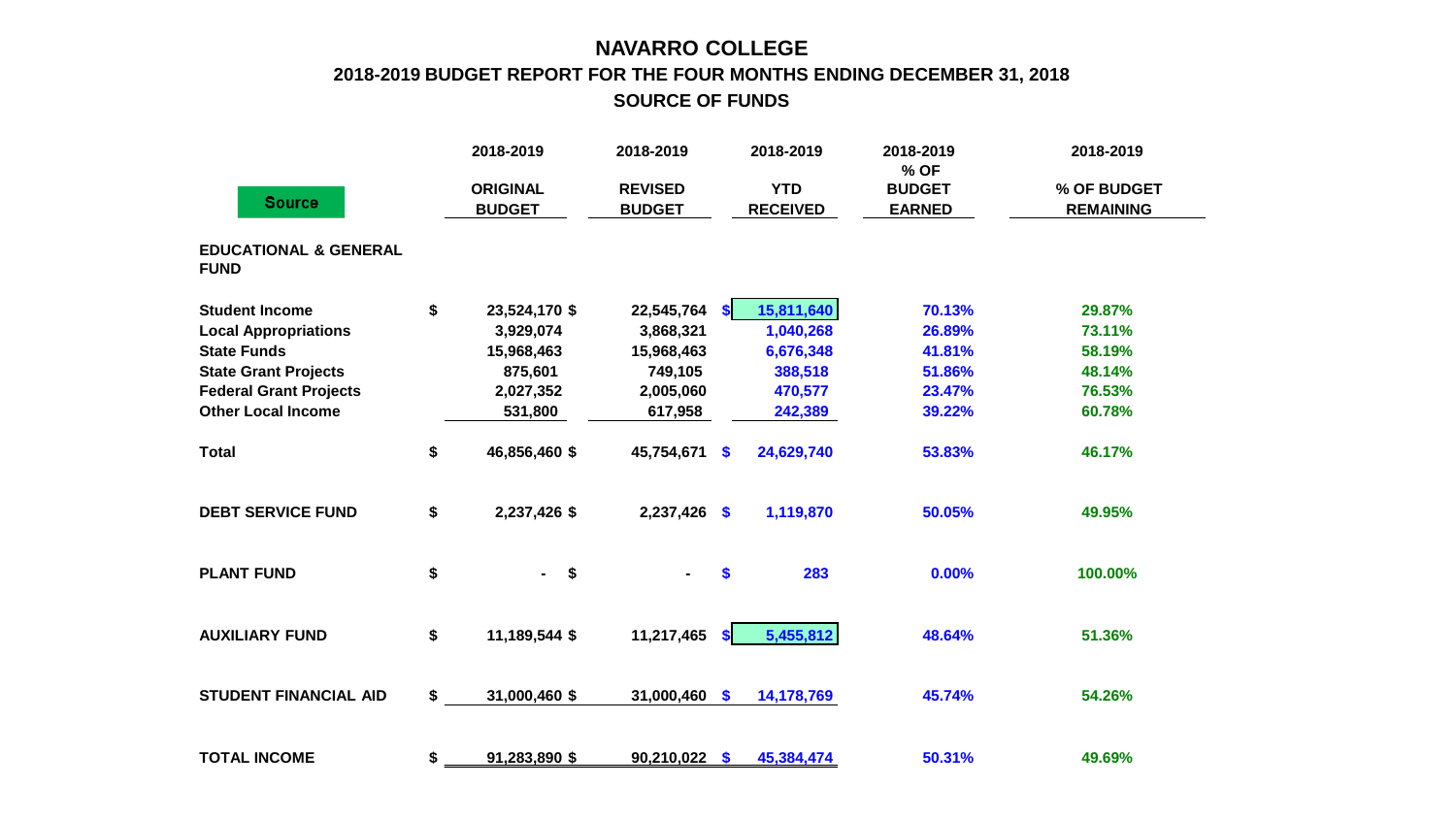## **NAVARRO COLLEGE 2019-2020 BUDGET REPORT FOR THE FOUR MONTHS ENDING DECEMBER 31, 2019 DISBURSEMENT OF FUNDS**

| <b>Disbursement</b>                       | 2019-2020<br><b>ORIGINAL</b><br><b>BUDGET</b> | 2019-2020<br><b>REVISED</b><br><b>BUDGET</b> |     | 2019-2020<br><b>YTD</b><br><b>EXPENSED</b> | 2019-2020<br><b>OBLIGATED</b> | 2019-2020<br>% OF BUDGET<br><b>EXPENDED</b> | 2019-2020<br>% OF BUDGET<br><b>REMAINING</b> |
|-------------------------------------------|-----------------------------------------------|----------------------------------------------|-----|--------------------------------------------|-------------------------------|---------------------------------------------|----------------------------------------------|
| <b>EDUCATIONAL &amp; GENERAL FUND</b>     |                                               |                                              |     |                                            |                               |                                             |                                              |
| <b>General Administration</b>             | \$<br>2,107,981                               | \$<br>2,136,164                              | \$  | 791,265                                    | \$<br>1,096,704               | 88.38%                                      | 11.62%                                       |
| <b>Student Services</b>                   | 3,486,800                                     | 3,550,515                                    |     | 1,137,225                                  | 1,761,756                     | 81.65%                                      | 18.35%                                       |
| <b>General Institutional</b>              | 4,691,316                                     | 4,730,482                                    |     | 2,119,078                                  | 1,794,623                     | 82.73%                                      | 17.27%                                       |
| <b>Instructional Administration</b>       | 1,477,745                                     | 1,468,025                                    |     | 488,685                                    | 854,328                       | 91.48%                                      | 8.52%                                        |
| <b>Staff Benefits</b>                     | 6,886,252                                     | 6,886,252                                    |     | 2,119,313                                  | 4,100,865                     | 90.33%                                      | 9.67%                                        |
| <b>Resident Instruction:</b>              |                                               |                                              |     |                                            |                               |                                             |                                              |
| Academic                                  | 7,446,885                                     | 7,330,728                                    |     | 2,717,399                                  | 2,921,430                     | 76.92%                                      | 23.08%                                       |
| <b>Career</b>                             | 6,155,696                                     | 6,114,038                                    |     | 2,278,440                                  | 2,644,474                     | 80.52%                                      | 19.48%                                       |
| <b>Planetarium</b>                        | 83,526                                        | 83,526                                       |     | 34,458                                     | 43,907                        | 93.82%                                      | 6.18%                                        |
| <b>Museum</b>                             | 168,326                                       | 168,326                                      |     | 57,791                                     | 74,616                        | 78.66%                                      | 21.34%                                       |
| <b>Events</b>                             | 103,604                                       | 98,052                                       |     | 30,481                                     | 30,132                        | 61.82%                                      | 38.18%                                       |
| Library                                   | 458,263                                       | 445,729                                      |     | 196,554                                    | 200,479                       | 89.07%                                      | 10.93%                                       |
| <b>Community Services</b>                 | 2,000                                         | 2,000                                        |     |                                            | 30                            | 1.50%                                       | 98.50%                                       |
| <b>Plant Maintenance &amp; Operations</b> | 3,908,867                                     | 3,914,000                                    |     | 1,159,799                                  | 1,772,598                     | 74.92%                                      | 25.08%                                       |
| <b>Appropriations</b>                     | 4,920,723                                     | 5,518,827                                    |     | 1,995,118                                  | 1,425,042                     | 61.97%                                      | 38.03%                                       |
| <b>State Grant Projects</b>               | 155,935                                       | 115,354                                      |     | 47,556                                     | 63,551                        | 96.32%                                      | 3.68%                                        |
| <b>Federal Grant Projects</b>             | 2,017,025                                     | 1,958,900                                    |     | 539,971                                    | 606,703                       | 58.54%                                      | 41.46%                                       |
| <b>Local Grant Projects</b>               | 34,026                                        | 33,847                                       |     | 14,359                                     | 32,402                        | 138.15%                                     | $-38.15%$                                    |
| <b>Total</b>                              | \$<br>44,104,970                              | \$<br>44,554,765                             | S.  | 15,727,492                                 | \$<br>19,423,640              | 78.89%                                      | 21.11%                                       |
| <b>DEBT SERVICE FUND</b>                  | \$<br>2,238,934                               | \$<br>2,238,934                              | \$. | 141,165                                    | \$<br>1,918,323               | 91.99%                                      | 8.01%                                        |
| <b>PLANT FUND</b>                         | \$                                            | \$<br>10,000                                 | \$  | 10,669                                     | \$<br>1,900                   | 125.69%                                     | $-25.69%$                                    |
| <b>AUXILIARY FUND</b>                     | \$<br>10,422,427                              | \$<br>10,464,427                             | \$  | 3,773,480                                  | \$<br>2,000,693               | 55.18%                                      | 44.82%                                       |
| <b>STUDENT FINANCIAL AID</b>              | \$<br>29,707,195                              | \$<br>29,707,195                             | S.  | 3,977,162                                  | \$<br>64,000                  | 13.60%                                      | 86.40%                                       |
| <b>TOTAL DISBURSEMENTS</b>                | \$<br>86,473,526                              | \$<br>86,975,321                             | S.  | 23,629,968                                 | \$<br>23,408,556              | 54.08%                                      | 45.92%                                       |